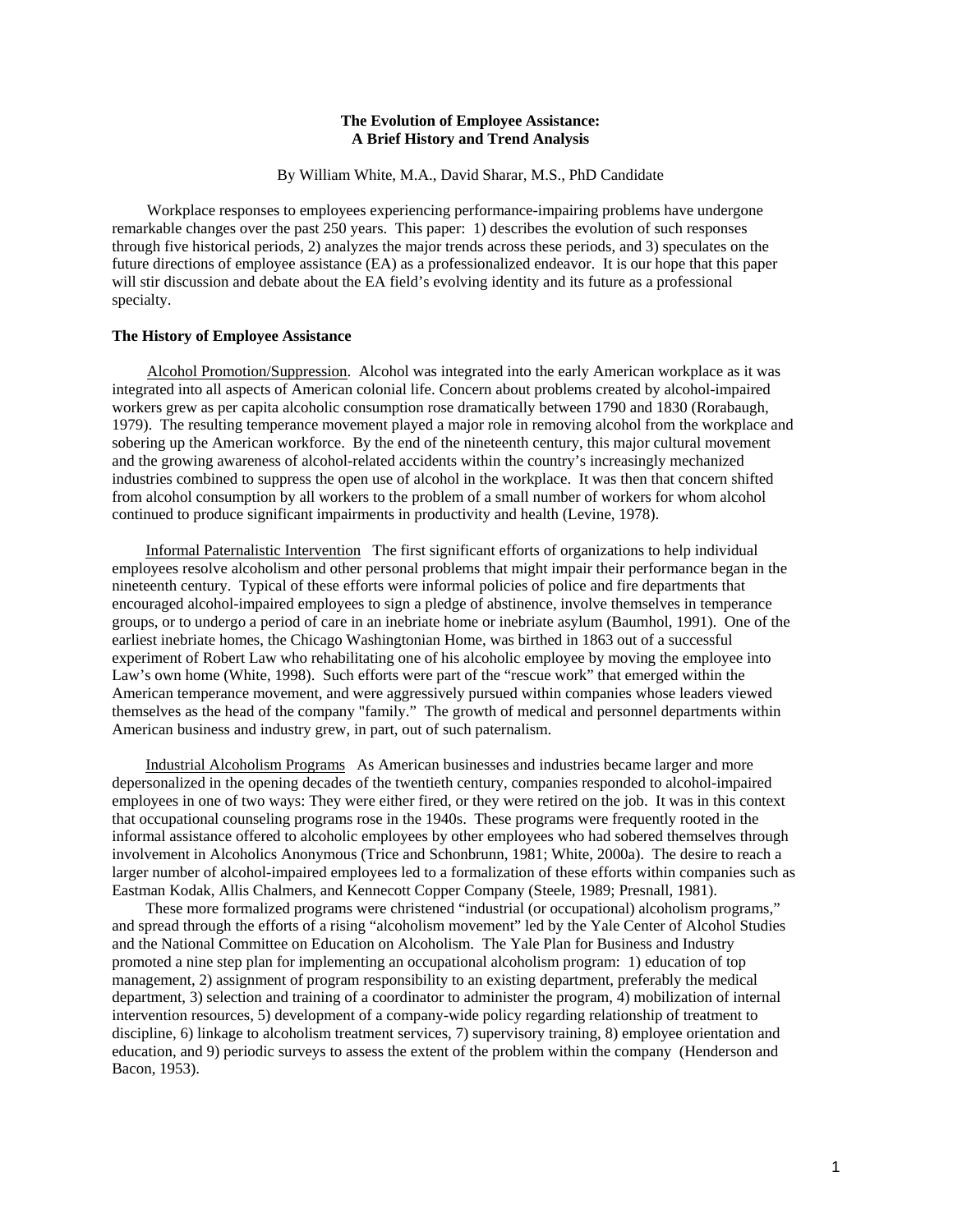Internal Employee Assistance Programs During the 1950s, companies such as Consolidated Edison, Standard Oil of New Jersey, and American Cyanamid extended their alcoholism programs to also cover employees that were experiencing mental health problems. This marked the beginning evolution from industrial alcoholism programs to workplace employee assistance programs (Presnall, 1981, Roman, 1981; Steele and Trice, 1995). The pivotal event in this transition was the establishment of an Occupational Programs Branch within the National Instituted on Alcohol Abuse and Alcoholism (NIAAA) in the early 1970s. Will Foster and Donald Godwin pushed the position within NIAAA that workplace intervention should not be focused on alcoholism but on the broad spectrum of behavioral health problems encountered by employees. One of the goals of NIAAA leadership from its earliest inception was to break down the stereotype of the alcoholic as a Skid Row wino and take the issue of alcoholism to the heart of middle class America (Roman, 1981). NIAAA funded two "Occupational Program Consultants" (OPCs) within each state whose responsibility was to organize occupational alcoholism programs in business and industry. These first OPCs became known as the "Thunderin' Hundred," and their efforts led to a dramatic rise in the number of occupational alcoholism programs in the U.S. The emergence of occupational alcoholism as a professional specialty was marked by the 1971 founding of the Association of Labor Management Administrators and Consultants on Alcoholism (ALMACA). The rapidly evolving philosophy that guided the OPCs led first to a shift in emphasis from identifying alcoholic employees to identifying employee performance problems and then to a transition in identity of these programs from alcoholism intervention programs to "broadbrush" employee assistance programs (EAPs). As they spread, the focus of these new EAPs shifted from the alcoholic employee to employees encountering a broad spectrum of behavioral health problems (Roman, 1981; Wrich, 1974, 1980).

 External Employee Assistance/Managed Care/Work-Life Programs During the evolution from industrial alcoholism programs to employee assistance programs, there was also a shift in where such programs were placed. The trend was from placement of these programs within a company to the practice of contracting for such services from local or national behavioral health organizations (Oss and Clary, 1998). A large number of community-based agencies and proprietor-owned organizations involved themselves in the delivery of EAP services, and contributed to the rise of new local and national organizations specializing in the delivery of contractual EAP services. During the 1980s, these vendors helped support a drug free workplace movement that saw the widespread introduction of drug testing (and mandatory referrals to EAP) in the American workplace. The "zero tolerance" philosophy that buttressed this movement created a new kind of role tension. EA professionals who had long played a role in the "rescue and recovery" of substanceimpaired individuals within the workplace now found themselves participating in the exclusion and extrusion of these individuals from the workplace (Bennet, et al., 1994). The mission-diversification of EA was further extended with growing concerns about workplace violence. In response to this concern, EAPs provided violence-related training, consultation, crisis intervention and critical incident debriefing services. As EA professionals redefined their "customer" as the corporation, they offered a growing variety of organizational development and consultation services that went far beyond their original role of assisting individual employees. A more recent trend is the role EAPs are assuming in helping companies directly manage their

behavioral health care costs. This role ranges from screening and selecting behavioral health care providers, gatekeeping employee access to behavioral health services, approving types and duration of services, and providing aggressive case management of the whole service delivery process. A small number of EA/managed care firms who now control 70% of the cumulative managed behavioral health market share, as well as a growing number of smaller, regionally based vendors, are pushing this trend toward providing all behavioral health services on a carved-out basis, using a discrete contracted network and a staff of behavioral specialists who manage care (Oss, 2000, Jeffrey and Riley, 2000). For plans that "integrate" EAP with the managed behavioral health benefit, this model shifts the traditional EAP role from one of assessing needs and brokering service connections to the role of behavioral health plan administrator. It also erodes the distinction between the EA service and outpatient counseling or therapy with the prevalence of six and eight visit EAP models replacing the original "assess, refer, and follow-up" EA model (Jeffrey and Riley, 2000). These shortterm EA counseling models imply that EA clinicians generally function as private practice therapists, providing one to eight visits about 60-70% of the time, preventing "costly" referrals beyond the EAP to the benefit plan.

Another recent trend in the EA field is the potential integration, if not mutation, of EAP and Work-Life (W-L) into a single unified program. Both EA and W-L share the mutual goal of addressing issues that hinder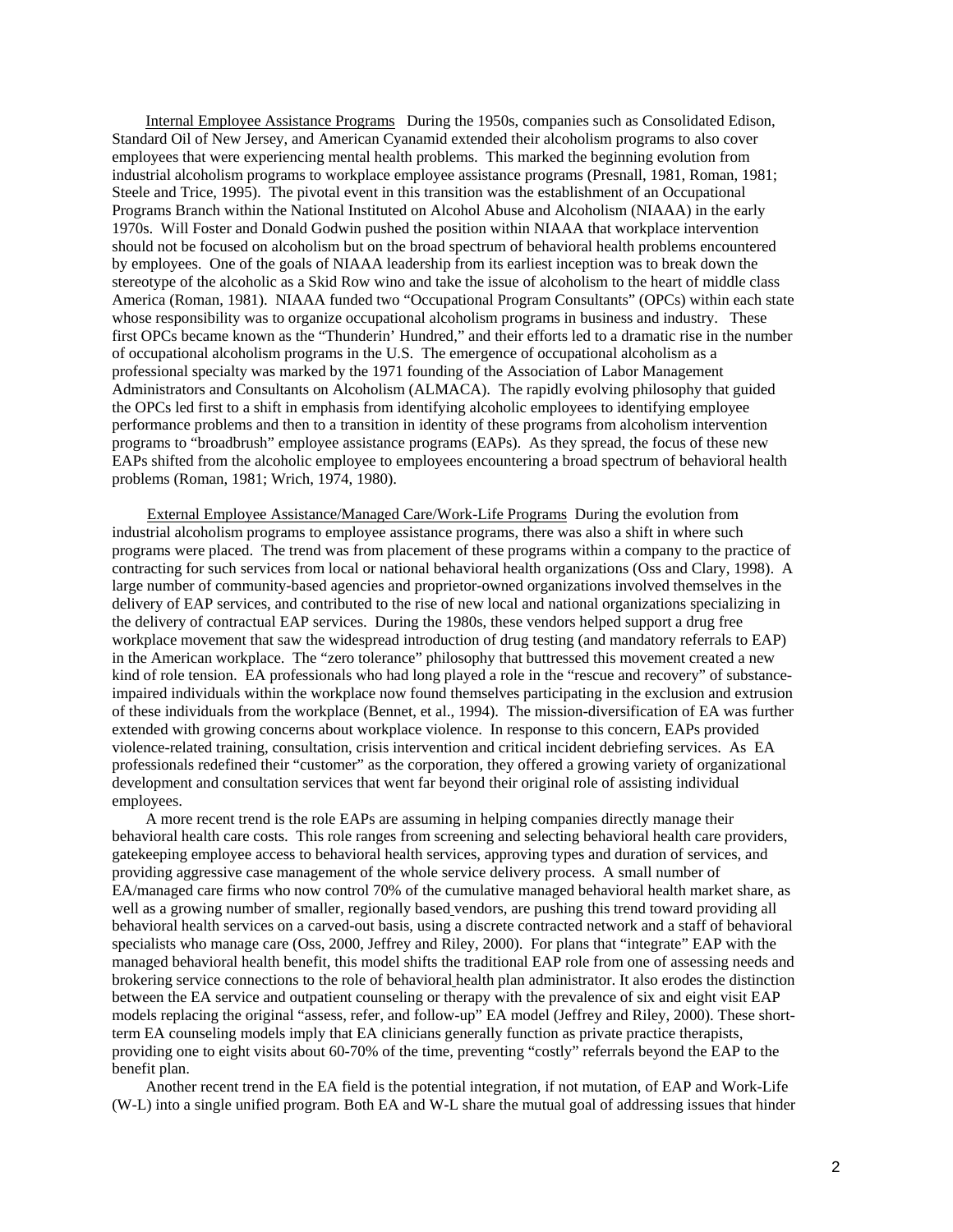employee performance, although W-L provides assistance with "normal life events" such as child/elder care, adoption, college placement, financial/legal concerns, pregnancy and parenting, and consumer affairs. Unlike EAP, W-L can trace it's roots to the "Great Society" when the federal government formed county-based child care coordinating councils designed to coordinate child care resources in close proximity with Head Start centers (Herlihy, 2000). Similar to the way EAPs moved from occupational alcoholism to "broad brush", these child-care resource and referral programs expanded to include elder care and other life event services. Given that the operational components (call centers, assessment and counseling, education and referral) of EA and W-L are similar, and many employers' seem to believe this combination reduces stigma and implementation/ communication costs, there is a growing consensus that integration is more beneficial than two distinct programs (Williman, 2001, Herlihy et al, 2002). Despite this natural "fit", W-L and the "behavioral health" related disciplines are traditionally two separate areas of training and disciplines and have held separate organizational "turf" with employers. The inclusion of benefits management and W-L within the EA umbrella mark a further migration of the EA field away from its historical expertise in intervening with the substance-impaired employee.

Growth and Stability of EAP's The growth of EAPs has been quite phenomenal. The number of companies with formal occupational alcoholism programs rose from a handful in the 1940s to approximately fifty in 1959 to more than 175 in 1965. Three Hundred new EAPS were initiated in the first year of NIAA's OPC efforts in the early 1970s. By 1979, 59% of Fortune 500 companies had established formal employee assistance programs and estimates of the number of American companies with formal EAPs at the end of the 1970s ranged from 2500 to 4,000 (Roman, 1981; Milgram and McCrady, 1986). This estimate climbed to 12,000 by 1985 (Blum, Roman, Tootle, 1988), and presently over 65 million U.S. citizens are covered by an EAP or integrated EAP/managed behavioral health carve-out (Oss, 2001). Today more than 7,000 professionals work in an arena that less than twenty worked in during the 1960s. In the second half of the 20th century, industrial alcoholism programs were born, were transformed into broadbrush employee assistance programs, were professionalized, grew explosively, incorporated a drug free workplace movement, and then further expanded their mission to include behavioral health care management and worklife/dependent care programs.

Despite the impressive growth in EAP enrollment and number of working EA professionals, several trends threaten the character and future of the field.

- 1. Intense competition and an oversupply of EA vendors have caused an extended period of restraint on price increases and significant consolidation among larger vendors and smaller vendors aggregating regionally (Oss, 2001, Findlay, 1999, Sharar and White, 2002).
- 2. With the infusion of low-wage workers and public welfare recipients into the workforce, EAPs are attempting to serve greater numbers of multi-problem, at-risk populations (e.g. poor single mothers, older workers, persons with co-occurring disorders) via serial episodes of brief interventions (Maiden, 2001).
- 3. With significant declines in employer spending on behavioral health benefits (Jeffrey and Riley, 2000), EAPs are at risk of becoming an inadequate service replacement for employer's with minimal or no benefits for outpatient behavioral health services.
- 4. Telephone and Web-based interventions are increasingly viewed as a primary clinical medium rather than as a screening, educational, or motivational medium in spite of the fact that very little is known about how clinical outcomes of these less costly telephone or computer mediums compare to "inperson" intervention.
- 5. The original focus of EAPs is being obscured by a wide spectrum of related services and products, causing consumers and employers to see EAPs as "ill defined and amorphous" (Blair, 2002), despite the field's two professional associations, program standards, a Core Technology, an accreditation process, and a practitioner-oriented certification process.

## **Trend Analysis**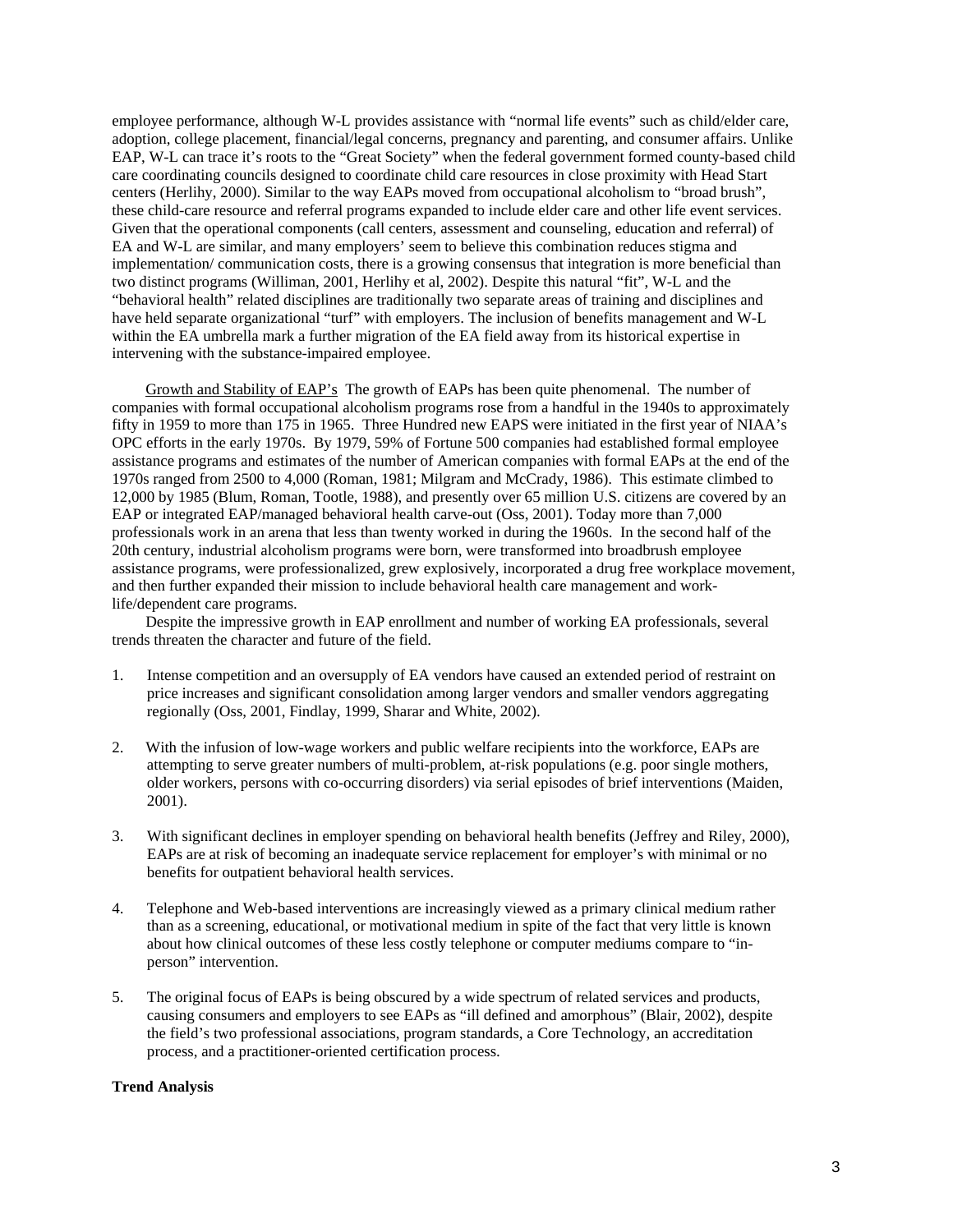Our discussion of the major trends within the history we have just reviewed as well as our discussion of the future of the EA field will focus on six questions that address the mission of EA, the role of labor in the EA field, the organizational placement of EA services, the qualifications of EA service providers and programs, the financial future of the EA field, and the effectiveness of EAPs. Our speculations about the future are observations that we hope will stir examination about the present and future status of the field. In trying to predict future evolutions in EA, we are guided by a recognition that trends tend to generate their own excesses and set the stage for readjustments that are often depicted as pendulum swings. For example there are many fields in which there are predictable cycles of organizational centralization/decentralization and generalist/specialist role preferences. If there are certain predictable cycles within the long history of professional fields, then perhaps we could predict some future trends, or at least some adjustments or corrections that will grow out of current excesses within the EA field.

## **What is the Primary Mission of EA Field?**

 One of the clearest trends in the above-encapsulated history is the progressive expansion of the scope of employee assistance as an activity and a discipline. We have charted the evolutionary shifts from a single specialized problem (alcoholism) to a boundaryless spectrum of employee problems; from substanceimpaired employees to substance-using employees (via the drug free workplace movement); from problemintervention to problem prevention, wellness promotion, and life events management; and from employee recovery (health) and retention to cost-containment, risk management, benefits management, and critical incident management. The history of the employee assistance field could thus be portrayed in three stages; it's incubation within the alcoholism field, its emergence and professionalization, and its territorial expansion (See Figure 1).

(Figure 1: Funnel diagram showing widening scope of mission)

 This expansion reflects both quantitative shifts (the number of activities embraced within EA contracts) and qualitative shifts (e.g., the shift in focus from the recovery and retention of substance-impaired workers to the detection and control of substance using employees). As the primary "client" (ultimate loyalty) shifted from the employee/family, it should not be surprising that the dose (intensity and duration) of services provided by and through EAPs declined in tandem with this shift.

 New professions face two threats to their long-term survival. They can fail to thrive due to overspecialization or they can rapidly diversify until they encounter and are devoured by more powerful forces within their operating environment. The mission of the EA field has become so diffuse that one could argue that the weakened identity and lost boundaries of the field have left it ripe for colonization (or that such colonization has already occurred). If the speed of boundary erosion and diversification continues, we envision the potential collapse (progressive dissipation) of the EA field as a specialized professional field. The most likely scenario would be a loss of the field's historical core functions with the continued illusion that the EA field can maintain its identity and mission fidelity in the midst of this ever-expanding menu of services. Even employer purchasers seem confused about how these moving pieces once called "EAP", each with it's own rate structure, fit into a cohesive behavioral health/life management plan that saves them time and money while improving clinical efficacy and performance outcomes.

 Rapid diversification poses the risk of eroding the quality of one's original core products and services. It has been argued that the EA field is less capable of salvaging the substance-impaired employee today than it was twenty-five years ago (White, 2000). We have entered a time when more and more company managers and union leaders, having lost direct knowledge of and participation in successful recoveries, see the employee with a behavioral health disorder as a nuisance and an unacceptable cost and safety risk. If there really are natural cycles of specialization and generalization, then we would predict a day in the future when progressive employers will tire of losing some of their best and brightest employees to alcoholism and will call for a program of intervention to restore them to productivity. Perhaps this new program will be called something befitting its form and function–something like *occupational alcoholism program* (White, 2000b).

## **What is the Role of Labor in the EA Field?**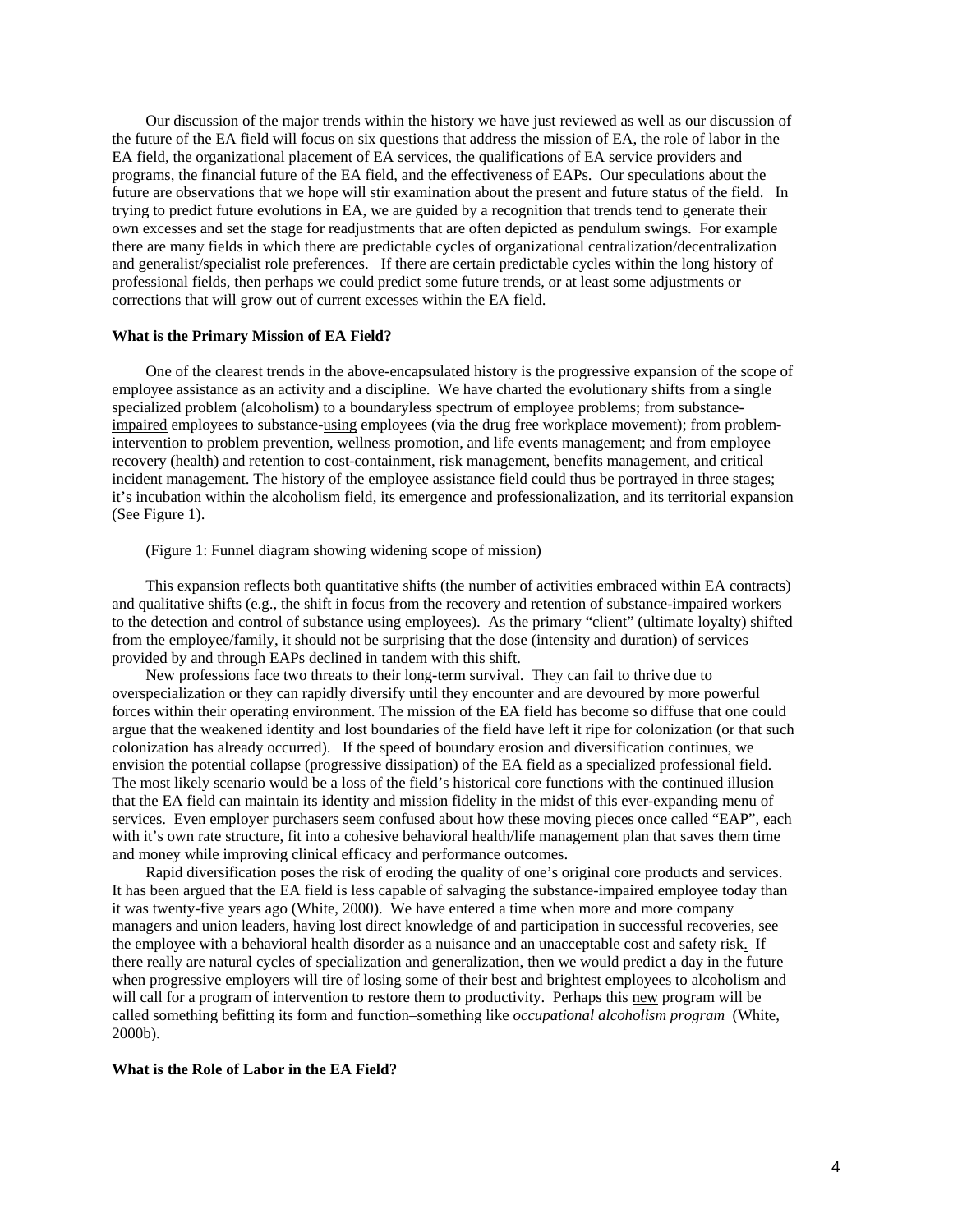The history of EA as a field is marked by the diminishment of the role of labor within the field. Labor leaders have played a significant role in addressing the problem of substance-impaired workers. As early as, 1827, American labor leaders advocated a ban on alcohol use in the workplace, and American labor leaders such as Leo Perlis played a significant role in the rise of union-based alcoholism programs and unionmanagement collaboration in the development of alcoholism intervention programs. The emphasis on labor involvement in the design and operation of employee assistance programs waned as the EA client shifted from the employee and his/her dependents to the company. Also, the now prevalent external vendor model of using a contractual network of "EAP Affiliates" has resulted in a shift away from the natural web of support historically provided by recovering employees and labor-based peer volunteers to short-term counseling with a professional in a consulting room. Ironically, this shift represents less of a communitybased, work-site focus and has contributed to the gradual erosion of connecting troubled employees to indigenous community and workplace recovery support systems in favor of professionally directed therapy (White, 2002)*.*

 The authors see two potential adjustments to this trend: 1) a renewal of the relationship between the EA field and national and local labor leaders, or 2) a dramatic increase in the number of labor unions that organize their own labor assistance programs as a backlash against the growing coerciveness of the EA program and ineffectiveness of company-contracted EA services to rehabilitate and retain employees with behavioral health disorders.

### **What is the best organization and location of EA Services?**

 We see several trends in the locus of EA services, each of which moved the point of contact of assistance further away from the line employee. First, there was the transfer of indigenous "wounded healers" from their normal work responsibilities to a specialized helping role within the company. While this move provided more time for work with troubled employees, it removed the helper from the network of natural peer relationships in which they were closely connected to and trusted by other employees and created status barriers that had not existed before professionalization of this role. Eligibility for EA services was also extended from the employee to the employee's dependents, and, in a prophetic milestone of demedicalization, EA services were gradually moved organizationally from company medical departments to their human resources or benefit departments.

 The next trend was to outsource EA services to local, then regional, then national and, more recently, to international vendors. The expansion by national vendors is reaching its saturation point in the U.S., leaving growth opportunities for these mega-companies only through the acquisition of smaller, local contracts, the expansion of EA services outside the U.S., or the expanding the service scope (and income) from existing contracts. Many of these companies are investor-owned and insurance-based and "bundle" an EAP as a "cheap" add-on to a managed behavioral health plan, work-life program, health insurance plan, or disability management program. EAPs are simply one "menu" item in the "one-stop shopping" behavioral health/life management marketplace, and occasionally viewed as a "loss leader" in an effort to sell more lucrative service lines that complement EAP.

 The trend toward nationalization and centralization has had three consequences: 1) the EA service provider has been removed from the work site, 2) the EA service provider is less knowledgeable about the resources of the local communities in which employees reside, and 3) the problem identification and resolution process is shifting from a face-to-face relationship to a telephone conversation or on-line connection. Acknowledging the profound and important impact of communications technology and centralized efficiency does not diminish the need for personal human contact and the comfort of another human being's physical presence as a remedy for stress, personal problems, and behavioral health disorders. What the historical EAP provided, particularly for employees requiring sustained or episodic support, was continuity of in-person contact in a primary helping relationship and an intimate knowledge of the changing availability and quality of local resources. That continuity has been replaced with an EA service process marked by remoteness, impersonality, transience, and reduction in the physical presence of a helper offering personalized comfort and support.

 As larger, external vendors have garnered control of the marketplace, EA services have migrated to an out-of-area call center and the controlled use of sub-contracted affiliate clinicians who have no real connection to the workplace and are frequently not even know to the local employer, manager, or union. Many local affiliates complain that some external EA vendors actually forbid contact between the affiliate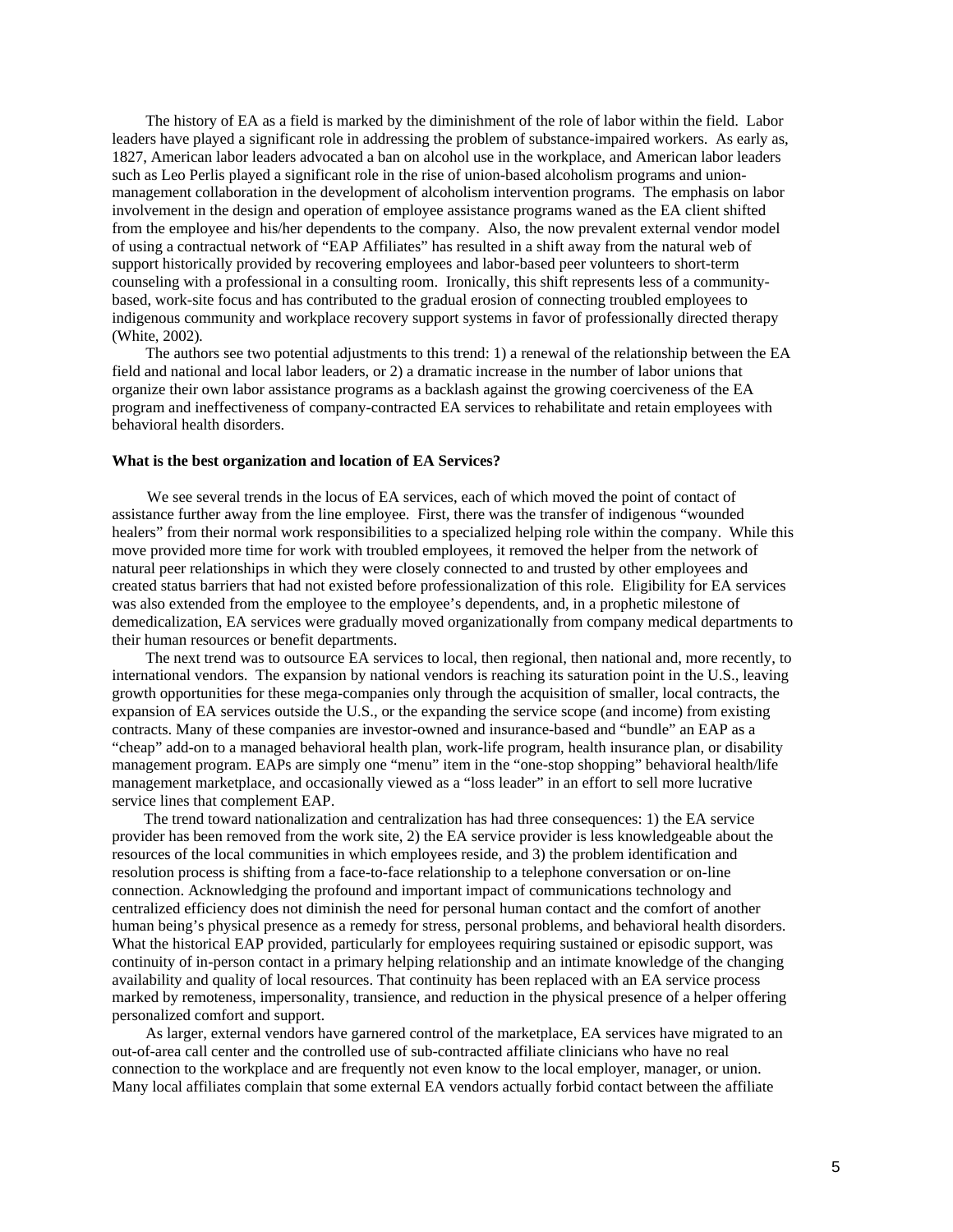and the local work-site, inhibiting the ability of the affiliate to gain the trust of local employees and management and be integrated into the organizational culture (Sharar,White, and Funk 2002).

 We anticipate a growing challenge to national/regional vendors and predict a relocalization of certain EA functions and a growing emphasis on organizing support systems inside the workplace and inside local communities. To survive such challenges, national/regional vendors will need to re-engineer EA services to combine elements of national and local service delivery models and be both "high tech and high touch". Vendors who implement geographically diverse, multi-location programs will need to ensure improved, constructive involvement with the local employer and attempt to align the goals and expectations of the local employer and EA affiliate with the vendor headquarters and account management process. Vendors also need to examine their increased reliance on telecounseling, especially when serving out-of-area employee clients, and evaluate when it compromises community-based quality of care and needed collaboration with the local EAP affiliate.

The authors predict that employer purchasers will begin to question the theoretical connection between the size and location of the vendor and claims of performance related to outcomes or responsiveness. What is the connection, if any, between size, market dominance, location, medium of service, and superior outcomes in EAP? If the EA field cannot sustain ownership of its current functions within all locations of business and industry, and integrate with the local work site, we suspect that many of these services will be provided by occupational medicine or primary care physicians and the growing interdisciplinary teams that will surround them. Sustaining (or restoring) these core functions will require EA vendors (local and national) to move away from feudalism and suspicion of competitors to the most significant human capital management change that business has witnessed in 40 years…the move toward collaboration (Fitz-enz and Davison, 2002). The field cannot just declare itself to be collaborative partners with both customers and local affiliate providers. Partnerships must be earned by acquiring and demonstrating the necessary communication skills and links between the various stakeholders, regardless of clinical mediums and location of service.

### **Who is Qualified to Provide EA Services and Call Themselves an EA Program?**

 The early staffing of the EA field grew out of a "wounded healer" tradition which assumed that people who had resolved a particular problem were credentialed by experience to help others who were facing that problem. Staffing occupational alcoholism programs with recovered alcoholics reflected this belief. The credential of personal recovery became less credible in the transition from occupational alcoholism programs to broadbrush EAPs.

 Since 1986 the Employee Assistance Professionals Associations (EAPA) has offered a voluntary certification credential, "Certified Employee Assistance Professional" (CEAP) as a way to qualify the competency of EA practitioners. As a competency-based credential, the CEAP has no formal educational requirement and relies on EA work experience, mentoring, and a knowledge test focused on the Core Technology. As a "stand-alone" credential, the CEAP is based on the premise that certified practitioners can perform both "non-clinical" organizational skills, such as management consultation, and individual clinical skills, such as a screening for chemical dependency. With such a wide variation of diverse backgrounds in the EA field, EAPA and its certification commissioners chose to include non-licensed practitioners. Specifically, there were real concerns that non-educated recovering counselors, labor-based peer counselors, and non-clinical practitioners with expertise in organizational intervention would be systematically excluded from holding the credential.

 This decision to include non-licensed practitioners resulted in many EA professionals who were licensed clinicians to question why they needed to supplement their license with a certification. This subgroup of licensed professionals also criticized the CEAP as being "too easy and lenient" and cited examples of CEAPs without graduate degrees or licenses performing complex clinical activities such as post-positive drug test "fitness-for-work" assessments, forensic type assessments for threats of workplace violence, and return-to-work evaluations following leaves for psychiatric disability(Sharar, White, and Funk, 2002).

 National EA vendors who contract with EAP affiliates to provide services on an "as needed" basis may value practitioners who have earned the CEAP but certainly do not usually require it to perform EA assessment and counseling. The main requirement to join an EA affiliate network is a graduate degree in a helping profession and an unrestricted license to practice, not evidence that affiliates have even a rudimentary understanding of EAP Core Technology. In fact, many vendors combine their EA affiliate network and managed behavioral health network into a single blended network, diluting what is distinct or specialized about counseling in the EA context (Jeffrey and Riley, 2000). This practice is a declaration that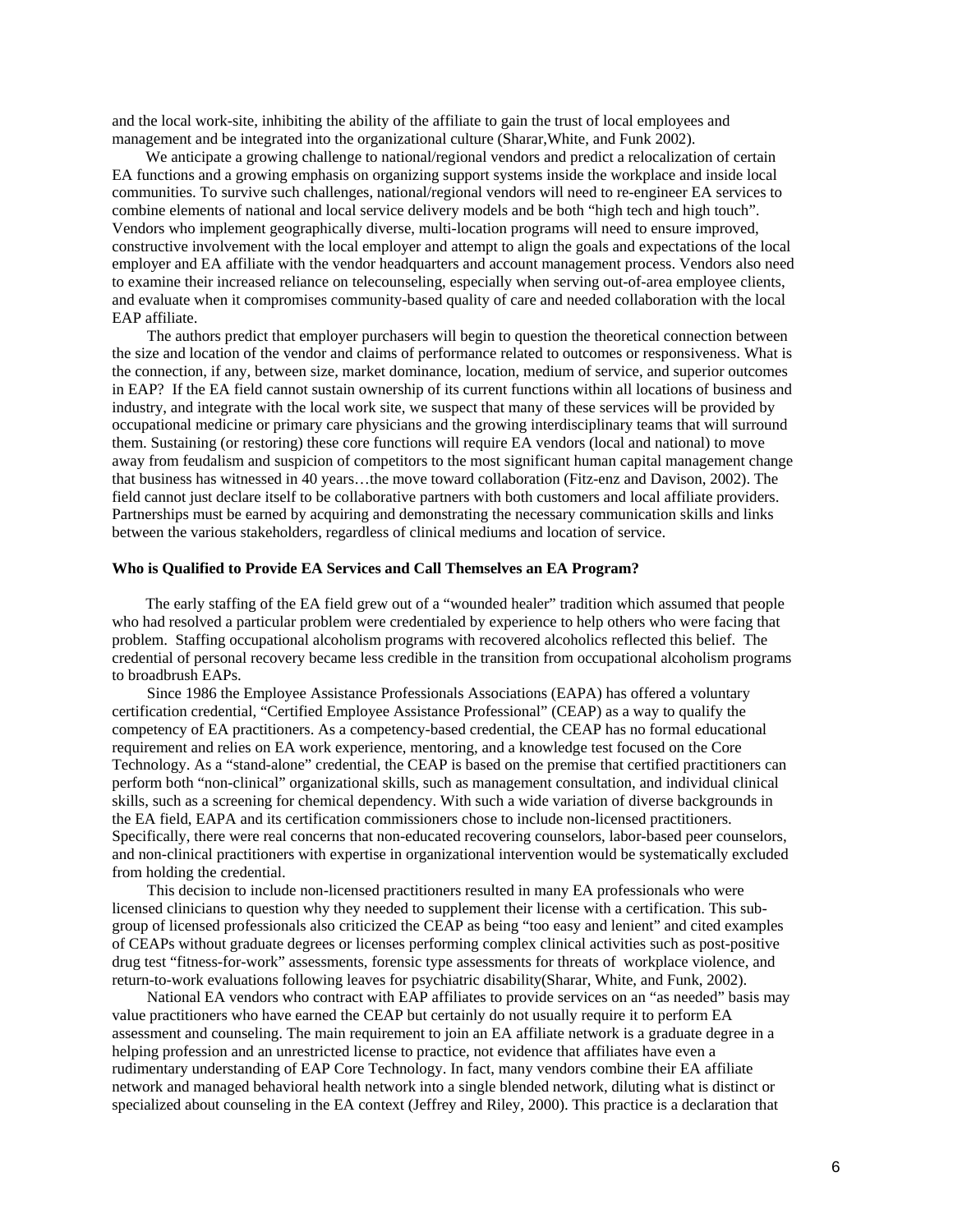the CEAP is not needed to do the majority of EA work that takes place and that all practitioners credentialed in the vendor's network can provide EA services, outpatient therapy, or both. It is mere speculation if or when an EAP affiliate will assess the employee's problem within the context of work and job performance or utilize an "early intervention/workplace wellness" perspective as opposed to a tertiary, psychotherapeutic perspective. The authors suspect the former perspective is occurring less and less in today's EAP climate, even with the advent of the CEAP as a specialized credential for EA practice.

 The CEAP is simply one measure that an EA practitioner has some basic awareness of the distinguishing aspects of EAP practice, not evidence of competence to evaluate a variety of mental health or addictive disorders, find the very best provider match for a particular condition, or consult with management on the potential referral of a poorly performing employee. The CEAP has found itself in a conundrum; it needs to elevate it's own criteria to further enhance the field's credibility without alienating it's constituency and revenue base. It is also not clear whether this debate about EAP credentials is important to anyone outside the field, particularly employer purchasers or service consumers.

 A related issue is what are the requirements for a program to label itself an "EAP"? Programs that call themselves an EAP but are in reality quasi telephone-based services, have little workplace emphasis, no supervisory training or management referrals, and fail to meet the definition of "EAP Core Technology" as originally identified by Roman and Blum (1988), may merely be camouflaged as EAPs. The danger here is that employer purchasers are limited by their lack of knowledge and information to determine whether or not EA services meet minimum standards of quality to actually function as an EAP or be labeled an EAP. In an effort to address this concern, both the field's professional associations, Employee Assistance Professionals Association (EAPA) and Employee Assistance Society of North America (EASNA) promulgated "two" sets of standards, provided support to "two" different accreditation organizations to administer "two" accreditation processes whereby an independent third party evaluates the EAP based on one of these two sets of generally accepted standards. The plan is to use EAP accreditation, as offered by the Council on Accreditation (COA) or Rehabilitation Accreditation Commission (CARF) as a way to separate those EAPs that meet minimum of standards of quality from those that do not, along with a method to recognize the EA field as having a unique and essential knowledge base and set of skills. The accreditation of EAPs is viewed by its proponents as having the potential to improve quality, accountability, and reduce abuses associated with the mislabeling of the name "EAP" and its functions. The COA began accrediting EAPs in 1992 and reports that over 100 EAPs are COA accredited, many of them Canadian-based vendors (Stockert, 2002). CARF has offered EAP accreditation since 1998 and over 20 EAPs are CARF accredited (Migas, 2000). COA and EASNA, as supported and funded by the Center of Substance Abuse Prevention of Substance Abuse Mental Health Services Administration, and with the help of Masi Research, Inc. have recently ran tests on a revised set of standards at five "Beta Sites" including both national EA vendors and internal programs (Haaz, 2002).

 It remains unclear whether or not accreditation will be an integral part of improving the quality of EAPs as well as an important means of demonstrating quality to company decision-makers. If accreditation encourages the field to migrate towards the adoption of universal standards, then perhaps it can play a vital role in restoring some fidelity to the original core technology model that combines to address employee personal concerns that overlap with workplace productivity. Achieving this noble goal requires that advocates and sponsors of accreditation collaborate to resolve a myriad of challenging issues:

- 1. Making accreditation affordable for an industry that is already wrestling with slim margins or operating losses.
- 2. Making the accreditation process sensitive to the wide variation and diversity of EA models and levels of implementation across multiple "host" organizations and yet still have a meaningful accreditation process.
- 3. Making sure both the standards and the accreditation process do not favor one type of vendor or program at the expense of another type, creating real or imagined perceptions in the field that certain vendors have an unfair advantage.
- 4. Convincing employers, as funders of EAPs, that requiring accreditation will be an important measure of quality and best practices.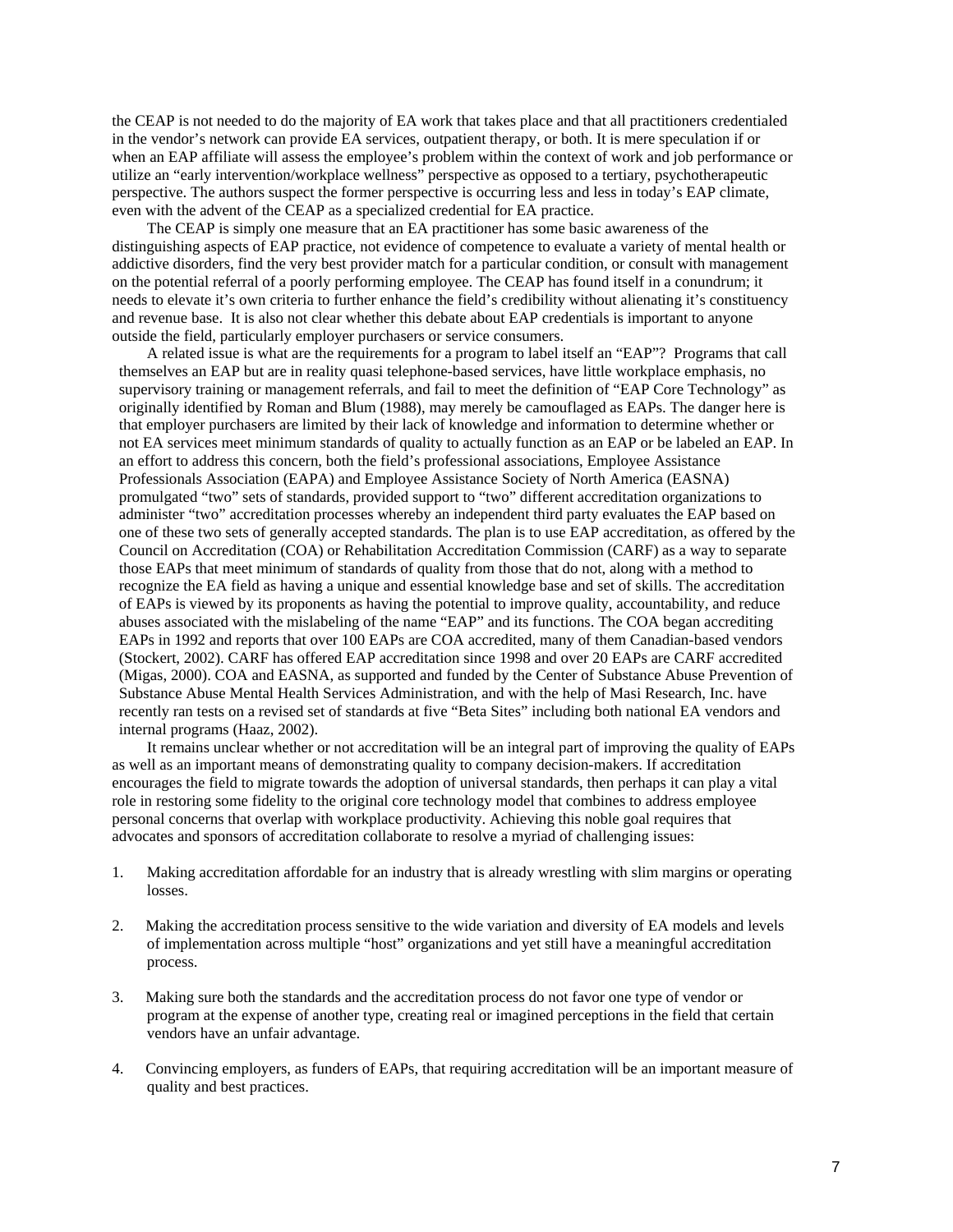- 5. Countering the confusion over multiple EAP accreditation standards and processes.
- 6. Convincing EAPs based in multi-service organizations that are already accredit their managed behavioral health care services or treatment/behavioral health care services through the National Committee of Quality Assurance or Joint Commission on Accreditation of Healthcare Organizations that there is value in having their EAP departments or divisions participate in a separate and distinct accreditation process.

## **What is the financial future of EA Services?**

Despite an extended period of unprecedented growth in EAP enrollment, the field has not benefited from price increases in well over a decade. While the U.S. economy of the past twenty years expanded, prospered, contracted, stagnated, crashed, and stabilized, with marked inflation in health care costs, average EAP rates remained relatively unchanged (Melek, 2000). In a highly competitive market, EAP vendors routinely submit unreasonably low bids in order to capture market share and then under-resource the program in order to contain costs within the "per-employee-per-year" capitated rate structure (Sharar, White, and Funk, 2002). Lower utilization of EA services equals higher margins for the vendor, so vendors are tempted to deliver substandard levels of service in order to make up for lost profits resulting from low capitated bids. EAPs are under-priced and over-sold, contributing to a type of gradual financial suicide and the hope of making up losses by offering collateral products as a new source of revenue that end up diluting the definition and expectation of what an EAP should be.

The one side effect of rapid diversification of services within EA contracts is that it's focus and value may become less clear. As long-tenured client company executives, managers, and human resources professionals leave who still attribute high value to EA services because of the program's known tangible impact over the course of their career, a new generation of managers without such history and facing bottom line accountability of their own performance, may view EA services as a discretionary expense that can no longer be justified. These new managers may take a hard look at EA contracts and discover phantom EAPs whose expensive marketing materials and boasts of high employee "contacts" turn out to be more smoke and mirrors than substance-- resources that exist on paper but are rarely used because they increase the EA contractors operating costs and lower profits.

Reforming this price, commodity driven market by educating purchasers to choose EAPs on the basis of quality, value, and outcomes, rather than price, may be the single most important step to preventing the field from being absorbed by other services. Getting the attention of senior managers and human resource executives, and providing return-on-investment data above and beyond subjective testimony, will preserve and enhance our economic base as well as our historic mission. The authors forecast that if this strategy is not aggressively pursued and supported by a clear vision from the field's leadership, the EA field will not survive as a distinct profession. As a field, we urgently need to analyze why commodity pricing has become the "rule" rather than the exception and help employer purchasers differentiate between EA programs based on factors other than price.

## **How effective are EA Services?**

There is a strident call in many health and behavioral health fields to bridge the gap between clinical practice and clinical research, but the EA field finds itself in an unusual position. It lacks a foundation of rigorous scientific studies (Roman, 1996; Arthur, 2002) and has no identified academic discipline at its foundation. There is less methodologically sound research in the EA field than any comparable field of behavioral health or social service. There are no federal institutes supporting multiple-site, randomized clinical trials to test the efficacy and effectiveness of EA models and all of the published research on EA effectiveness has significant design flaws, e.g., the absence of control groups. There are no accepted standard benchmarks used to measure performance across EA models and programs. Even where research has shown a positive effect of EA programs, no effort has been made to disassemble such programs within the evaluation designs to identify the potent ingredients of these programs (Roman, 2002). EA services have competed so intensely in the arena of service costs, product enhancements, and market dominance that the true outcomes of EA services have been virtually ignored. When outcomes are reported, it is nearly always a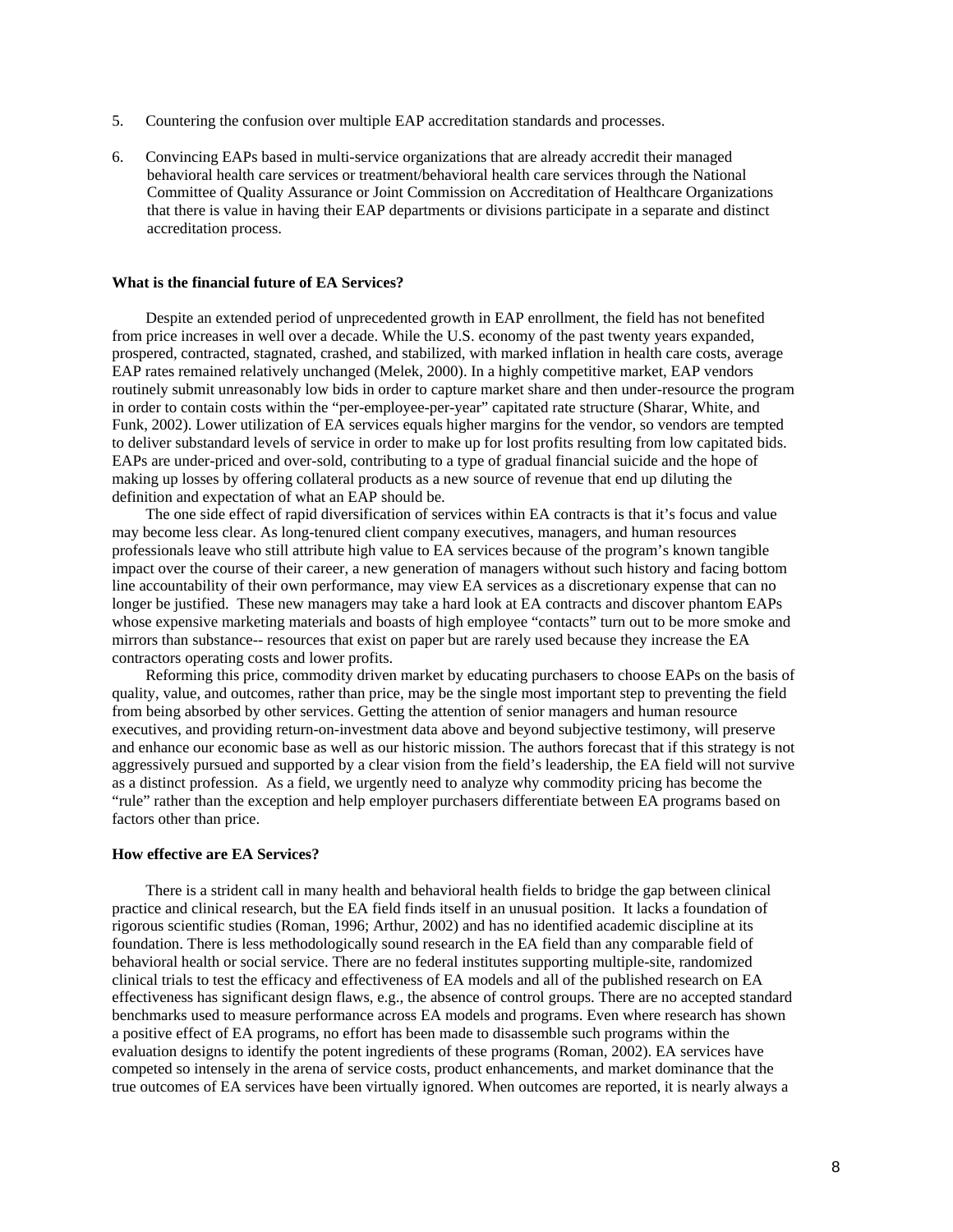one-group pretest/posttest design with a short follow-up period where the impact of the EAP is confounded with the treatment effect when referrals beyond the EAP are made.

It is time the EA field stopped citing out-of-date, methodologically weak studies that evaluated EA models that no longer even exist within the EA landscape, and began constructing a scientific infrastructure that can compete with the marketplace in shaping the design of EA products and services. It is time to foster the development of EA professionals who will conduct and publish EA research rather than just engage in EA practice.

## **Summary**

The EA field has evolved from: 1) a focus on rescuing alcoholic employees to an ever-widening scope of employee problems and needs, 2) a localized, peer-led model of intervention to an external, national/regionalized professionally-directed model, 3) high dose/intensity services to low dose/intensity services; and 4) a focus on employee health and performance to a focus on benefits management and other company needs. Depending on one's vantage point, these trends represent a dynamically evolving field that has continually re-engineered itself within a turbulent behavioral health marketplace, or a field in decay that in its search for professional credibility and financial security and profit has become detached from its historical roots and its core values and technologies. The authors confess leaning toward the latter position, but any pessimism that view might bring is offset by our anticipation of a renewal movement within the EA field that will re-link the field to its historical mission as is moves through the early twenty-first century. That renewal movement will: 1) reinstall interventions with addiction and other behavioral health disorders at the center of the field's mission and competencies; 2) rebuild the partnership between management and labor in responding to the impaired employee; 3) re-localize the delivery of EA services and the development of EA service networks; 4) persuade colleagues and employers to sell and buy EAPs on the basis of compliance with generally accepted quality standards rather than the lowest bid, and 5) create a research infrastructure that can place the EA field on par with other arenas of behavioral health care.

## **REFERENCES**

Arthur, A. (2001). Employee assistance programs: Do they work? EAPA Exchange July/August, pp. 21-23.

Baumohl, J. (1991). Administering the Pledge: Episodes in San Francisco's Management of Drunken Public Employees, 1858-1920. *Journal of Drug Issues,* 21(4) 825-838.

Bennet, N., Blum, T.C., and Roman, P.M. (1994). Presence of drug screening and employee assistance programs: Exclusive and inclusive human resource management practices. *Journal of Organizational Behavior,* 15(6): 549-560.

Blair, B. (2002). Providing Added Value to Employers. *EAPA Exchange, 32: 21-23.* 

Blum, T., Roman, P., and Tootle, D. (1988). The Emergence of an Occupation. *Work and Occupations,*15:96-114.

Findlay, S. (1999) Managed Behavioral Health Organizations in 1999: An Industry at the Crossroads. *Health Affairs,* 18: 116-124.

Fitz-enz, J., and Davison, B. (2002). *How to Measure Human Resources:* McGraw Hill Companies.

Haaz, E. (2002) EASNA Standards and Accreditation History. *Presentation at the EASNA Institute,* May 4: Quebec City, Quebec

Henderson, R. and Bacon, S. (1953). Problem Drinking: The Yale Plan for Business and Industry. *QJSA*, 14:247-262.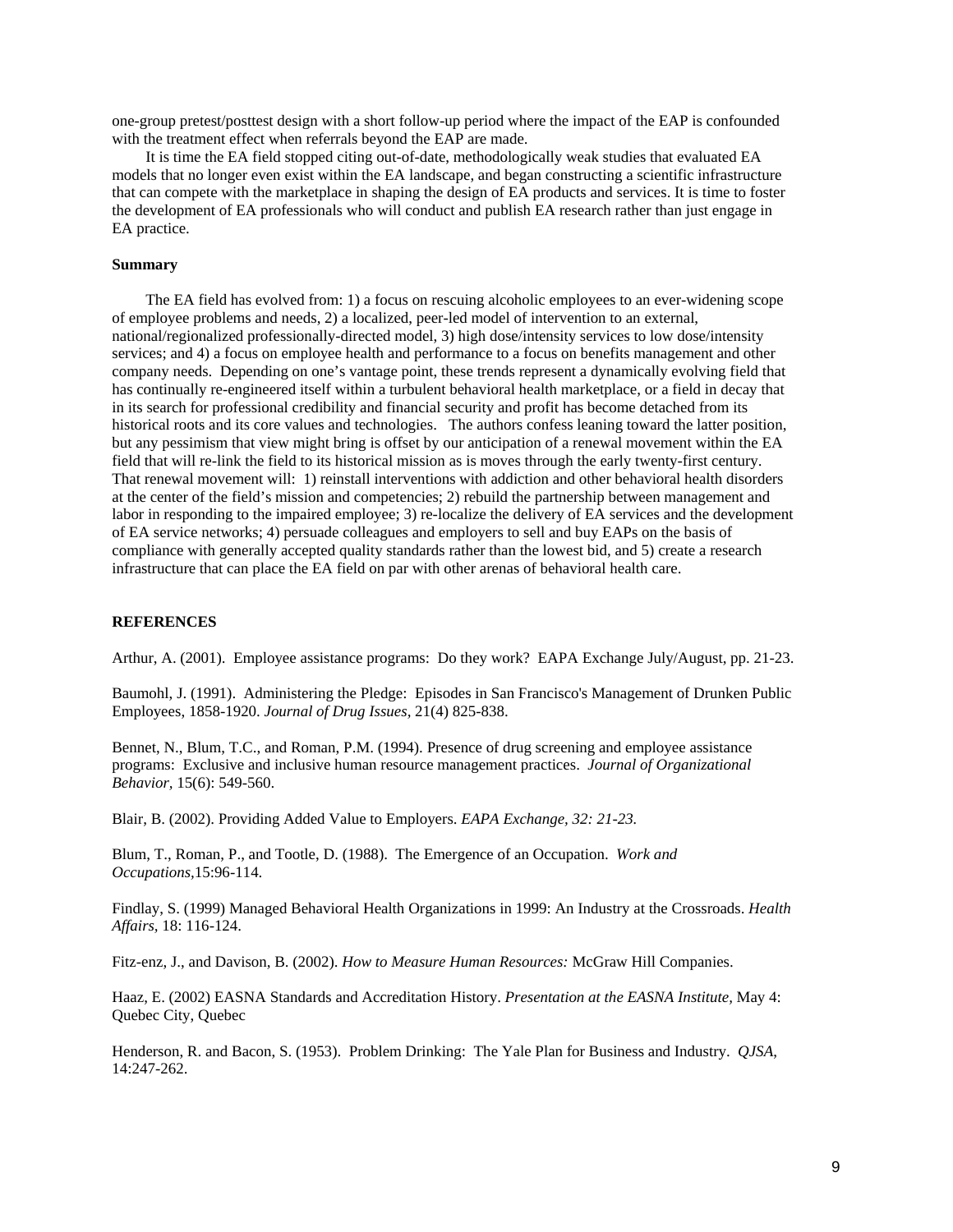Herlihy, P., Attridge, M., and Turner, S. (2002) The Integration of Employee Assistance and Work-Life Programs. *EAPA Exchange,* 32: 10-12.

Jeffrey, M., and Riley, J. (2000). Managed Behavioral Healthcare in the Private Sector. *Administration and Policy in Mental Health,* 28: 37-50.

Levine, H. (1978). The Discovery of Addiction: Changing Conceptions of Habitual Drunkenness in America. *JSA*, 39(2):143-174.

Maiden, P. (2001) The Evolution and Practice of Occupational Social Work in the United States. *Employee Assistance Quarterly,* 17: 119-161.

Melek, S. (2000) Unpublished data provided by Milliman & Robertson, Inc. Actuaries and Consultants. Denver, CO.

Migas, N. (2000) Accreditation Option for EAPs: CARF. *EAP Digest,* Winter: 15-17.

Milgram, G. And McCrady, B. (1986). *Employee Assistance Programs* (Center of Alcohol Studies Pamphlet Series). New Brunswick, NJ: Alcohol Research Documentation, Inc.

Oss, M. and Clary, J. (1998). The evolving world of employee assistance. *Behavioral Health Management*, July/August, pp. 20-27.

Oss, M. and Fox, A. (2001). *The Yearbook of Managed Behavioral Health Market Share in the U.S.*  Gettysburg, PA: Open Minds.

Presnall, L. (1981). *Occupational Counseling and Referral Systems.* Salt Lake City, UT: Utah Alcoholism Foundation.

Roman, P. (1981). From Employee Alcoholism to Employee Assistance. *Journal of Studies on Alcohol 4*2(3):244-272.

Roman, Paul M., and Terry C. Blum (1988), "The Core Technology of Employee Assistance Programs," *The ALMACAN*, August, pp. 17-22.

Roman, P., Blum, Tc.C. (1996) Alcohol: A review of the impact of worksite interventions on health and behavioral outcomes. *American Journal of Health Promotion*. 11(2):136-149.

Roman, P. (2002). From big stick to broad brush to brush-off? Historic and futurist perspectives on the value of EAPS for employed substance abusers. Presented at the 14<sup>th</sup> Annual Institute of the Employee Assistance Society of North America, Quebec City, Quebec, May 2-4, 2002.

Rorabaugh, W. (1979). *The Alcoholic Republic: An American Tradition* Oxford: Oxford University Press.

Sharar, D., White, W., and Funk, R. (2003) Business Ethics and Employee Assistance: A National Survey of Issues and Challenges. *Employee Assistance Quarterly,* 18: 2.

Steele, P. (1989). A History of Job Based Alcoholism Programs: 1955-1972. *Journal of Drug Issues,* 19:511-532.

Steele, P. and Trice, H. (1995) A history of job-based alcoholism programs: 1972-1980. *Journal of Drug Issues*, Spring, pp. 397-422.

Stockert, T. (2002). EAP Accreditation Trends: A Discussion About the Latest Developments. *Presentation at the EASNA Institute,* May 4: Quebec City, Quebec